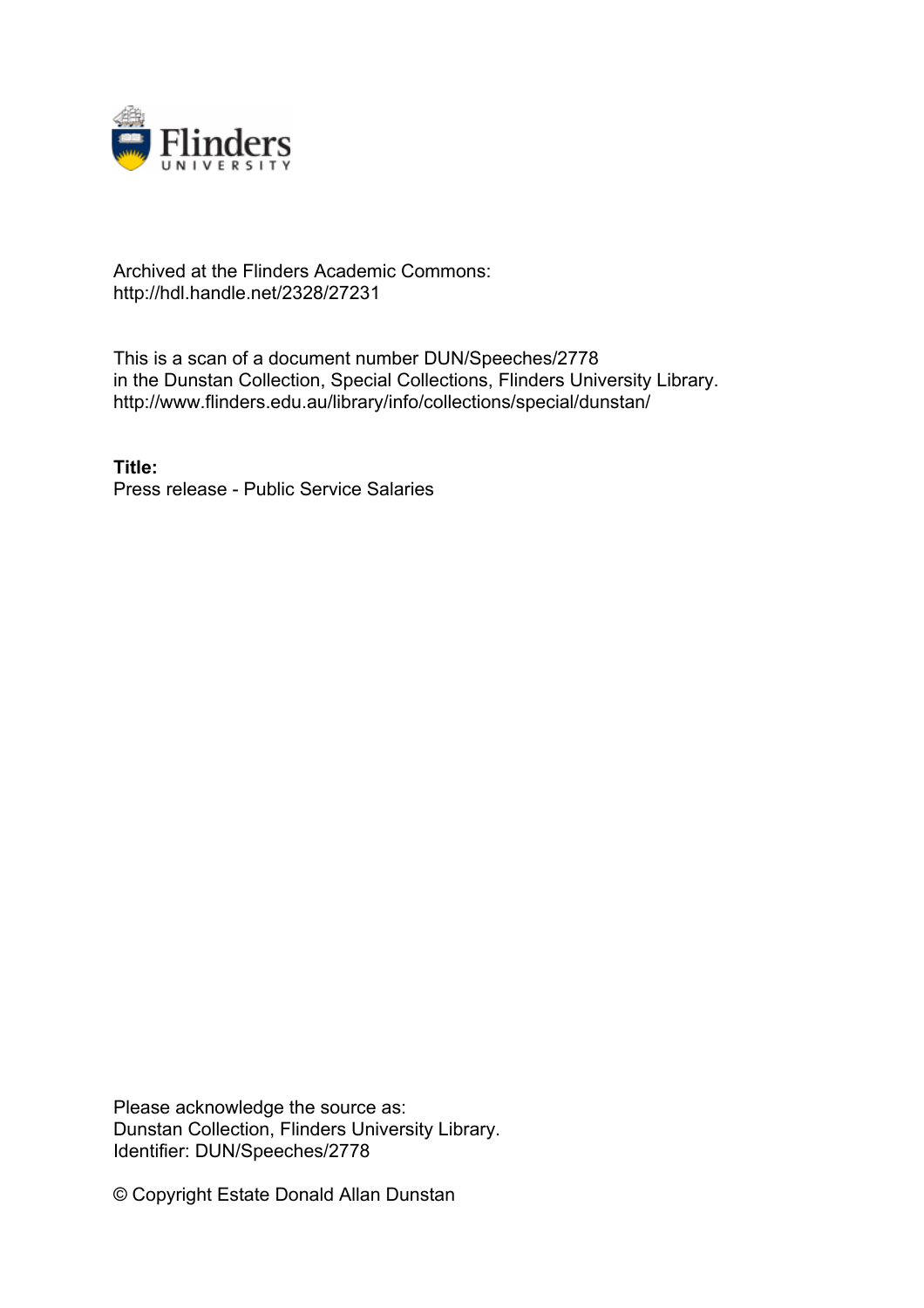## PRESS RELEASE FROM THE PREMIER, MR. DUN5TAN.

## PUBLIC SERVICE SALARIES. 9.1.75.

o2 7 7 P

Pay increases for senior South Australian public servants were today announced by the Premier, Mr. Dunstan.

The increases are "tapered" to provide for the larger increases at the lower end of the scale.

The new rates affect some 100 State public servants designated Class A - mainly senior administrators.

They at present,earn between \$15,940 and \$26,038. The increases range from 3.7% to 13.6%.

The increases - combined with a new grading structure - are **s** 

| Present<br>Class | Present<br>Salary | Proposed<br>Class | Proposed<br>Salary | %<br>Increase |
|------------------|-------------------|-------------------|--------------------|---------------|
| A <sub>1</sub>   | 15940             | E01               | 18000              | 13            |
| A <sub>2</sub>   | 17215             | E02               | 19500              | 13.3          |
| A3               | 18490             | E03               | 21000              | 13.6          |
| $A\overline{4}$  | 19816.            |                   |                    |               |
| A5               | $21142 -$         | <b>E04</b>        | 23000              | $B - B$       |
| АĢ               | $22570 -$         |                   |                    |               |
| A7               | $24100 -$         | <b>E05</b>        | 25000              | 3.7           |
| A <sub>0</sub>   | 26038             | E06               | 27500              | 5.6           |
|                  |                   |                   |                    |               |

Mr. Duristan said it should be noted that increases were tapered in line with the Government's policy on wage and salary fixation.

The Premier said the officials affected had not had an increase since mid-1973.

Since then increases for magistrates, medical officers and other professional grades, had created anomalies. There had also been increases for comparable grades in the Commonwealth Public Service.

The increases were a "holding-operation" designed to offset the effects of inflation.